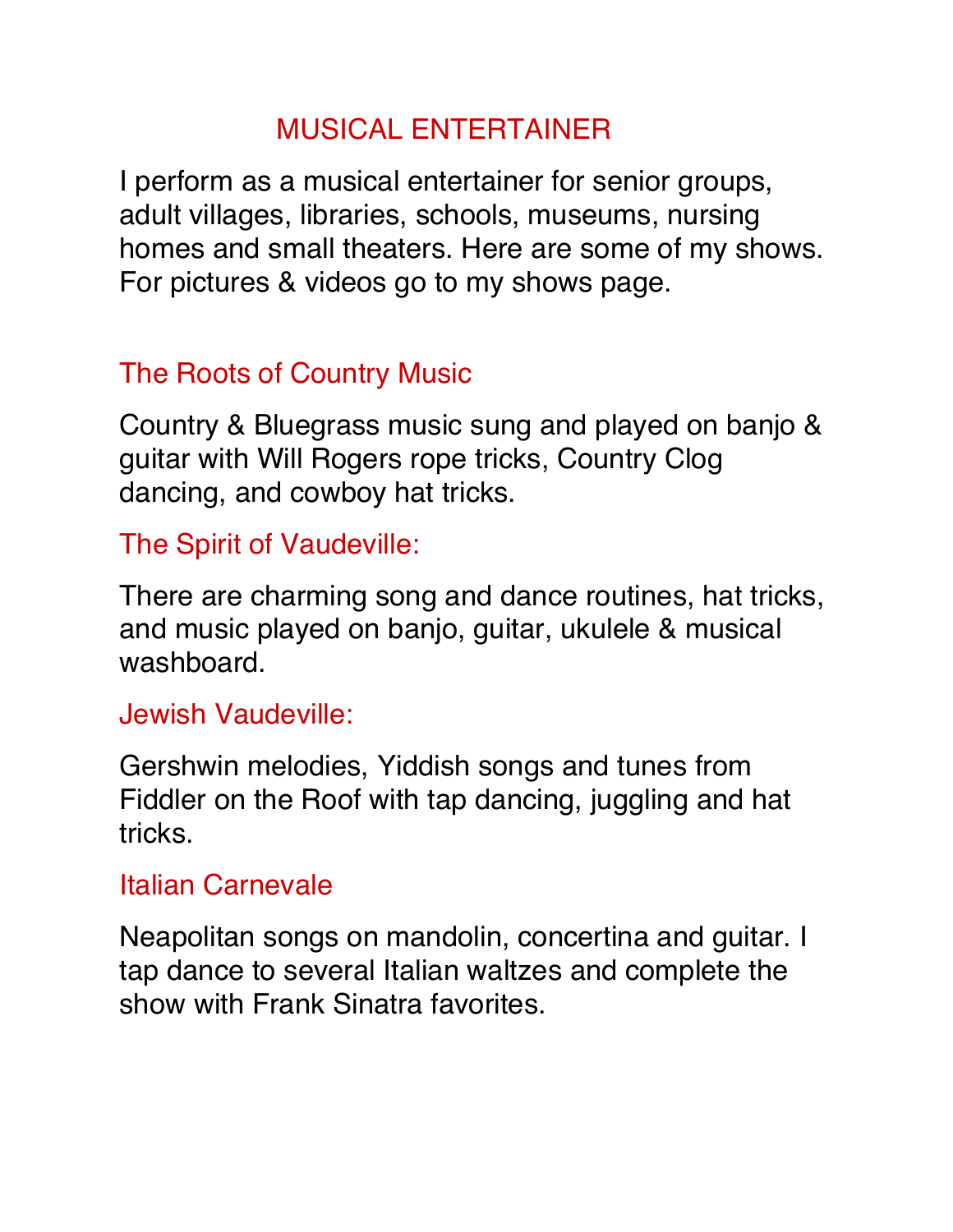# World Mosaic of Music & Dance:

Italian mandolin, bagpipes, Irish penny whistle, African Kalimba, Peruvian panpipes & Hawaiian ukulele. I also perform Spanish flamenco dancing, Chinese ribbon dancing, Irish Step dancing, and Mexican rope spinning.

# **Oktoberfest**

Oktoberfest songs on concertina, guitar, and banjo. The show includes tap dancing to German waltzes & a musical washboard routine.

## Latin Festival

Latin music on guitar, Puerto Rican Cuatro, & Peruvian panpipes. Dances include: Flamenco dancing, a Mexican hat dance and rope dance.

## The Irish Balladeer

Traditional Irish storytelling, music and step dancing are accompanied by bagpipes, mandolin, banjo, guitar, bodhran, and penny whistle.

## Hawaiian Luau

I sing popular Hawaiian songs and play ukulele and guitar. Then I tap dance while spinning Hawaiian poi balls, and puili sticks.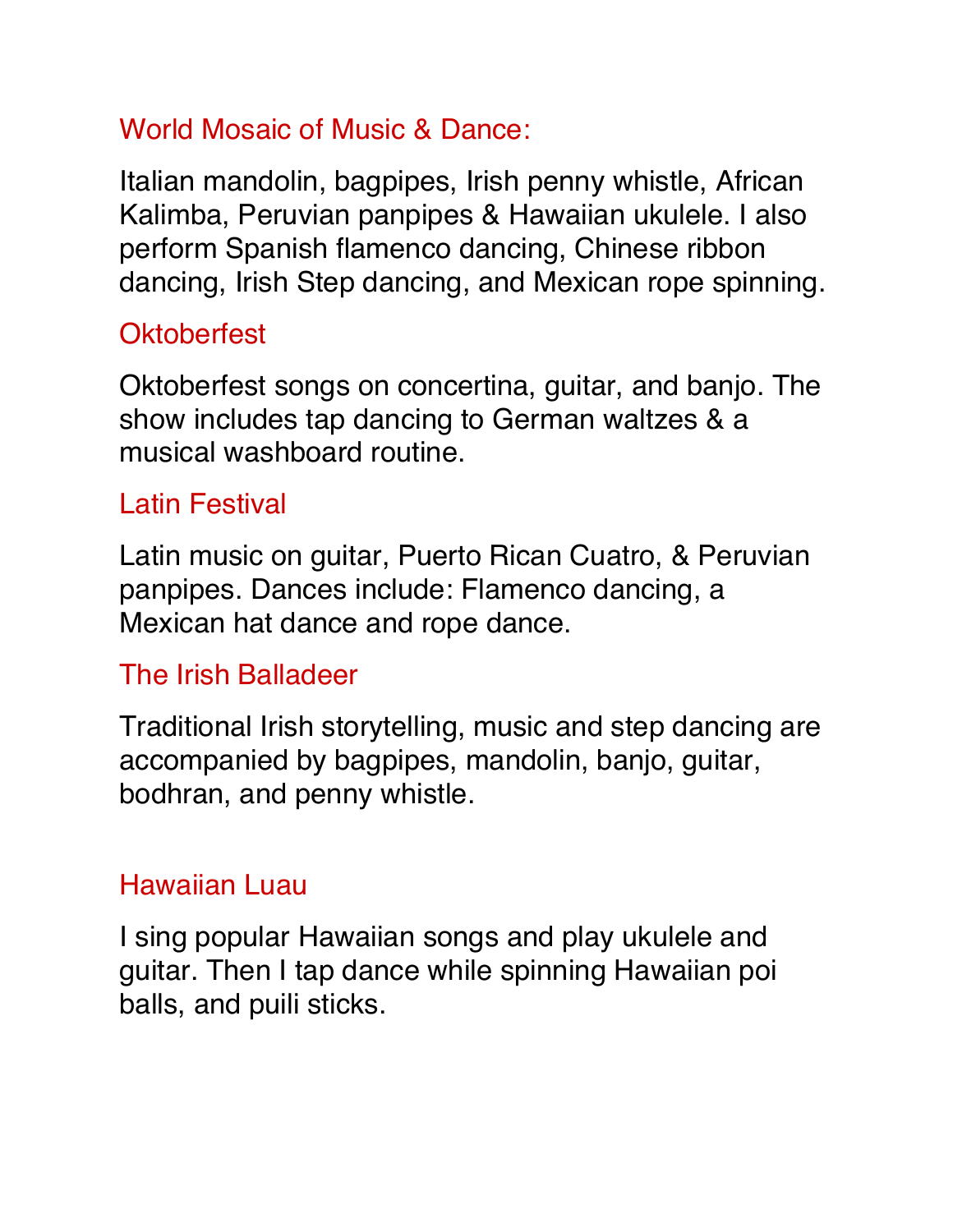### Mardi Gras Show

New Orleans jazz tunes on the tenor banjo, ukulele and guitar. I include tap dancing, hat tricks, juggling and musical novelty instruments.

### Broadway Music & Dance

Show tunes on tenor banjo, guitar & ukulele that include: Cabaret, Chicago, Fiddler & Hello Dolly. There are several Broadway style tap dances.

## Holiday Troubadour

A holiday program that includes Christmas carols, Chanukah songs, & Kwanza music on banjo, mandolin, bagpipes, guitar, & African talking drum.

### Patriotic Show

Patriotic music on banjo, guitar & bagpipes. I sing & tap dance several of George M. Cohan's songs and perform a musical washboard routine.

### Sock Hop Show

Early Rock and Roll, Elvis & Beatles music on guitar, banjo and ukulele with various tap dances and hat tricks.

### World Folktales

I have a deep background in storytelling. This show includes stories from many countries. I accompany each story with a musical instrument.